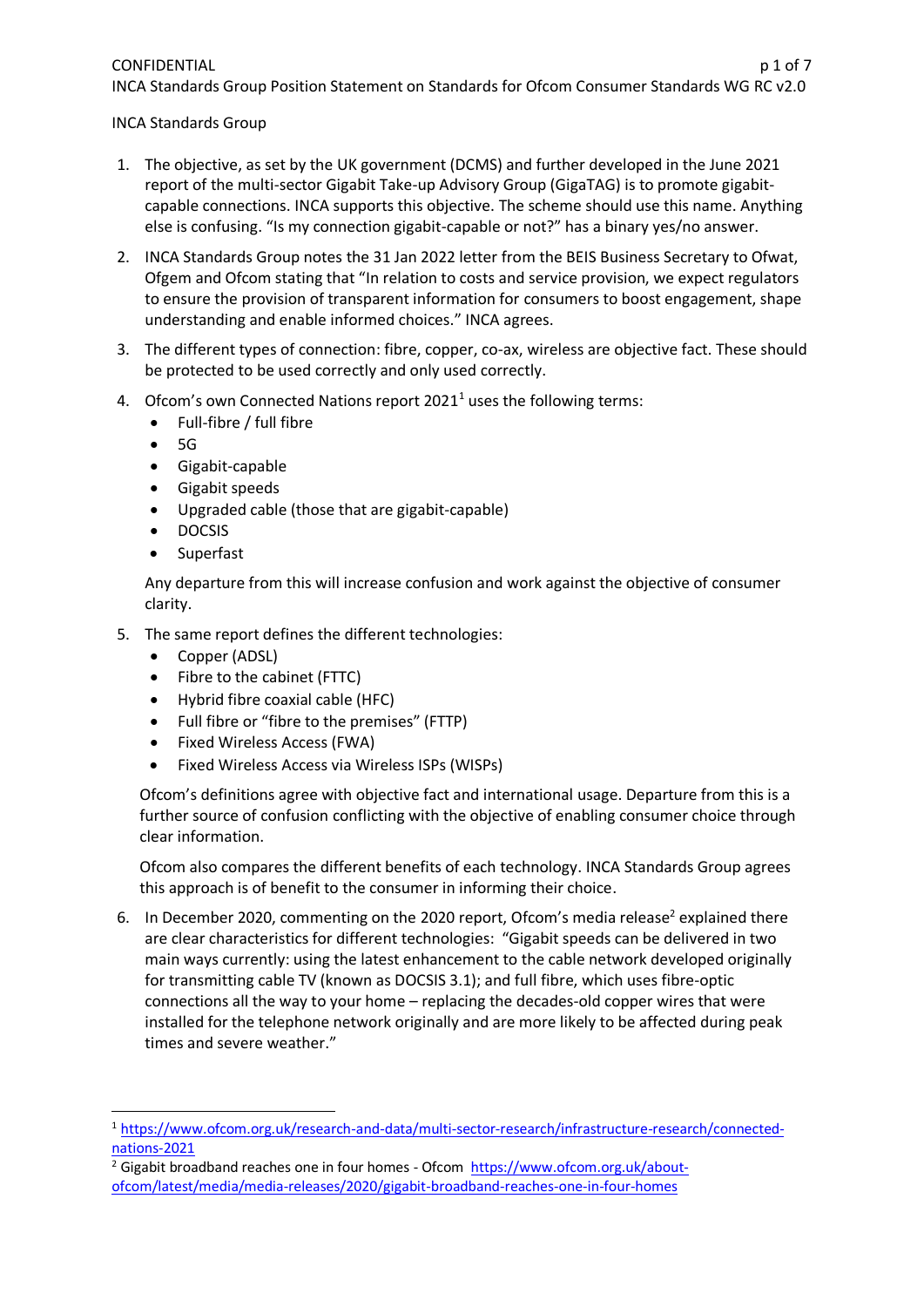INCA Standards Group Position Statement on Standards for Ofcom Consumer Standards WG RC v2.0

INCA Standards Group agrees with Ofcom's stance that different technologies have different characteristics and further thinks that this would be benefit to the consumer when made clear.

7. In November 2021, INCA's Board supported a complaint made by a Member to the ASA and wrote to the ASA:

INCA, the trade association for the independent operators of new digital infrastructure (the altnets), supports Swish Fibre's complaint to the ASA about the use of the term fibre in broadband advertising, agree that the current ASA guidance needs to be reviewed because of market changes over the past four years, and ask the ASA:

- To limit the use of the term 'fibre" to full fibre broadband products only and prevent the term being used to describe generic broadband products; and
- To require part-fibre products, like Openreach's Fibre to the Cabinet products, to be described as hybrid fibre or "part-fibre".
- 8. There is a strong view amongst INCA Members that the regulatory stance and advertising rules in countries such as Ireland, Italy and France both work together and benefit consumer choice by enabling clear and unambiguous marketing messages.
- 9. All scale retailers / operators (BT, Openreach, TalkTalk, Virgin and others) are growing to realise they will need to have a reason for consumers to upgrade from whatever (e.g. FTTC, HFC DOCSIS etc.) to FTTP. The easiest way to do this is to identify FTTP as a connection type.
- 10. Openreach's All-IP Migration programme is underway and about to go into top gear to achieve full migration to All-IP based on every exchange being at least 75% FTTP by 2025. They already recognise (and have stated) the benefits of being able to differentiate between FTTP and FTTC to aid this necessary migration.
- 11. Virgin Media have announced their investment in FTTP to replace the DOCSIS network. Customer migration from legacy to FTTP will be supported by being able to differentiate between the different connection technologies.
- 12. If I have a 100Mbps FTTP connection, is that gigabit-capable or not? Obviously, yes. Where would this come on any Tiered system?
- 13. Names of speeds. If used, should be consistent with those already used by Ofcom and BDUK in reports and communications with the consumer. Connected Nations is the starting point. The 2018 list her[e Speed Names | INCA](https://www.inca.coop/quality-mark/speed-names) summarises. Consistency is an aid to consumer comprehension. Inventing new names is a source of confusion and hence potential harm to consumer choice.
- 14. Ofcom already defines which technologies can provide which type of broadband along with typical use cases as per the table in Connected Nations 2021.

| Type   | Speed                           | Use cases                                       | Fixed broadband<br>technologies that<br>can provide this<br>service   |
|--------|---------------------------------|-------------------------------------------------|-----------------------------------------------------------------------|
| Decent | 10 Mbit/s down /<br>1 Mbit/s up | Video e.g. Zoom<br>1 hour HD TV (1GB in 15 min) | Copper (ADSL)<br>FTTC (VDSL)<br><b>HFC Cable</b><br><b>Full Fibre</b> |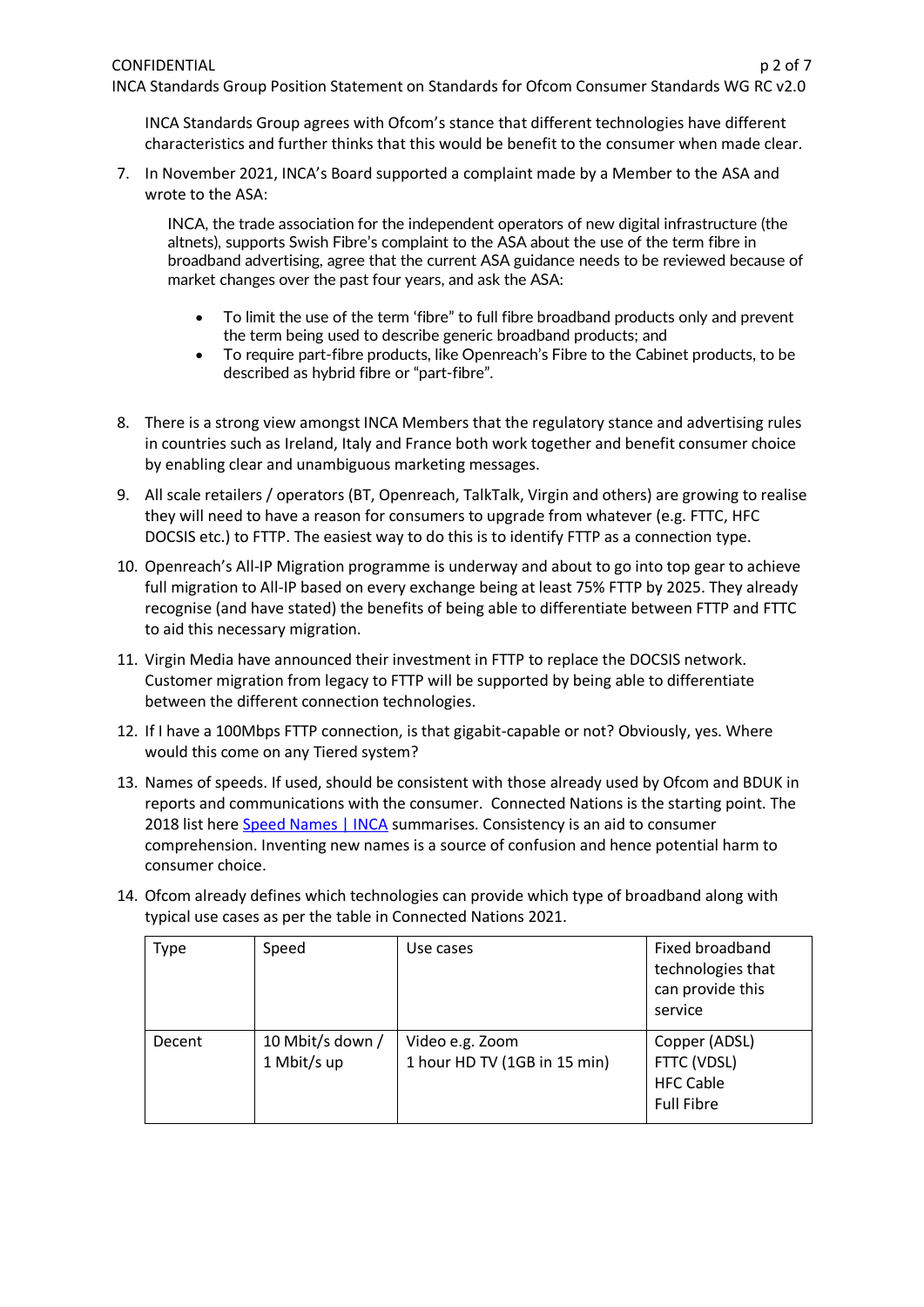| Superfast | At least 30 Mbit/s<br>down | 1 4K/UHD stream<br>1 hour HD TV in under 4.5 min                         | FTTC (VDSL)<br><b>HFC Cable</b><br><b>Full Fibre</b>              |
|-----------|----------------------------|--------------------------------------------------------------------------|-------------------------------------------------------------------|
| Gigabit   | 1 Gbit/s and<br>above down | 4K film (100GB) in under 15 min<br>greater reliability<br>future proofed | <b>HFC Cable</b><br>(DOCSIS3.1 and<br>above)<br><b>Full Fibre</b> |

INCA Standards Group sees no benefit (and the potential of harm to consumer comprehension) to either changing this or trying to create a competing set of tiers.

Further, we note that Ofcom defines technologies as to what they "can" deliver rather than the actual service chosen by the consumer: hence a Full Fibre connection over which the consumer chooses a 100 Mbit/s service is considered "Gigabit". INCA agrees this approach.

15. Cross referencing the Ofcom definitions on pp 8-9 and the Fig 1 table on p10 clearly summarises that Ofcom sees a need to differentiate both on technology / characteristic AND type (speed bracket).

INCA Standards Group agrees this and considers that any other approach is contradictory. INCA's suggested approach does just this.

- 16. If the scheme is subjective, or technically detailed: jitter, reliability, quality etc, who evaluates / accredits / measures / polices?
- 17. There are internationally accepted industry standards such as FTTH Council. If the UK scheme disagrees or takes a different route, who controls / decides / monitors / regulates? Is an equivalent to the Energy Saving Trust proposed?

## Conclusion:

INCA Standards Group's considered view is that

- 1. Protecting the correct use of the names and abbreviations of the different technologies used for connections is a necessary step to reducing consumer confusion. The correct identification of the different technologies in Connected Nations is welcomed and supported.
- 2. To take a different approach to Ofcom's Connected Nations report would be perverse, add to confusion and risk credibility damage through 2 contradictory messages from the same organization.
- 3. A technology-definition code is expandable as new technology develops simply by including new definitions as new technology is introduced.
- 4. Simple "gigabit-capable" marking can be expanded in future. Foe example, if the policy requirement becomes 10GBps, then a new 10-gigabit-capable mark can be introduced.
- 5. Simple schemes are more easily understood by, and communicated to, the consumer.
- 6. Ofcom has said that ASA has had informal discussions with them in which ASA indicated it would consider changing its Code do support the Ofcom Code when decided. Should the Ofcom Code include both a gigabit-capable mark and clear protection for technology descriptors, INCA would support this as detailed below.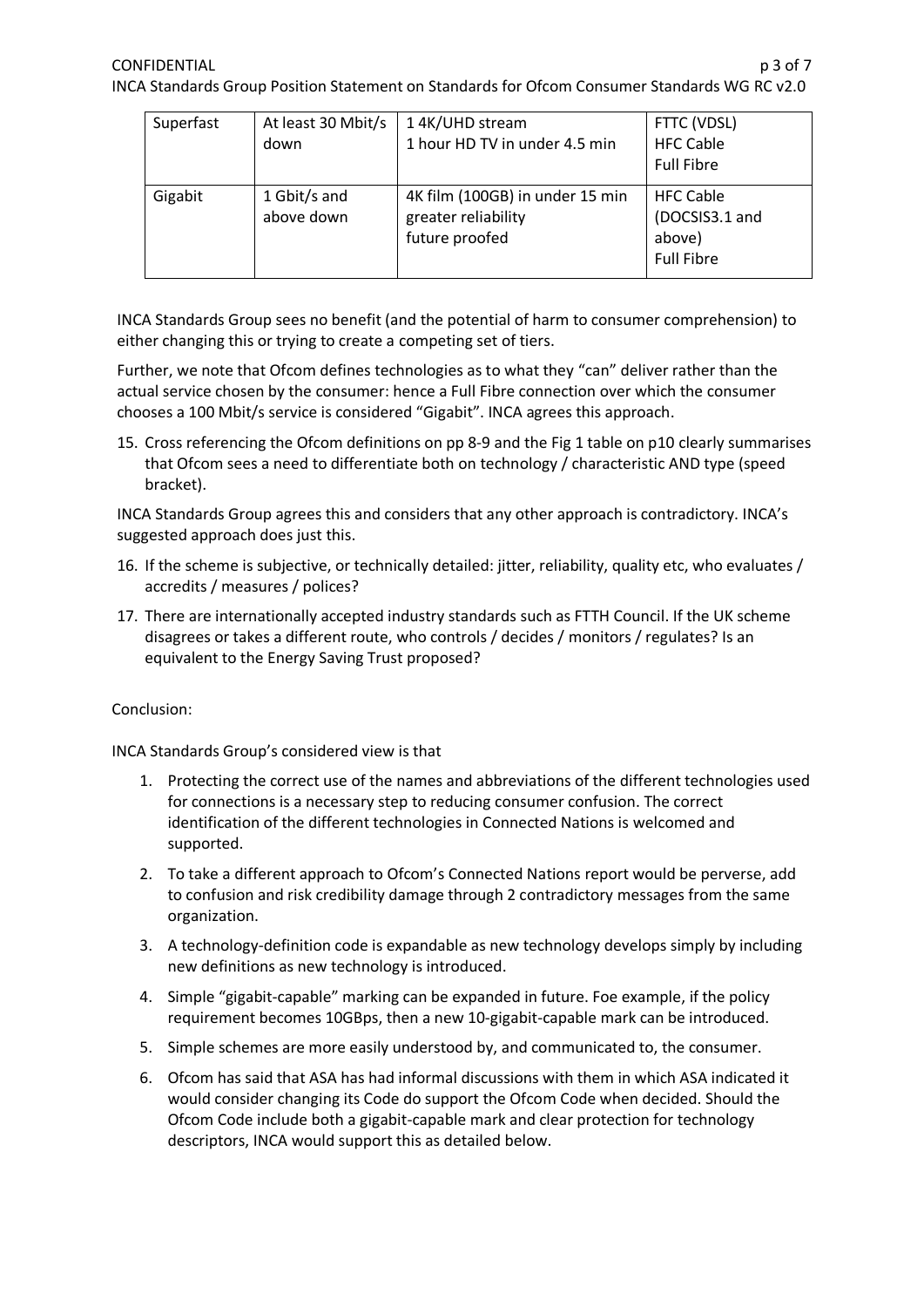## CONFIDENTIAL DESCRIPTION CONFIDENTIAL CONFIDENTIAL CONFIDENTIAL CONFIDENTIAL CONFIDENTIAL CONFIDENTIAL CONFIDENTIAL CONFIDENTIAL CONFIDENTIAL CONFIDENTIAL CONFIDENTIAL CONFIDENTIAL CONFIDENTIAL CONFIDENTIAL CONFIDENTIAL CO

INCA Standards Group Position Statement on Standards for Ofcom Consumer Standards WG RC v2.0

- 7. A Tier system will not meet the objectives of supporting the government policy for "gigabitcapable" connections and the regulatory ask of supporting consumer choice through simple, clear and unconfusing information on services on offer.
- 8. A Tier system risks needing constant monitoring and revision when future regulatory objectives are set. It's too much of a straitjacket.

INCA considers that a stable and clear set of technology distinctions allied to a simple yes/no for gigabit-capability will enable the marketing departments of the Communications providers to craft their own brand messages in support of their services and communicate them effectively to consumers. When this underpins all CP messaging creative approach, the communication with the consumer will be enhanced thus enabling them to make more informed choices.

Once a Code to define the technologies is in place, alongside a gigabit-capable mark, marketing departments will use this to inform their messaging. It should be for the ASA to evaluate whether or not these messages comply with their advertising code.

In INCA's view any Tier system is likely to add to consumer confusion rather than reduce it. This is against government and regulatory policy and will reduce the ability of consumers to choose the connection that is right for them.

As with EST, Tier systems need continual review and upgrade to keep pace with future technology developments. This is a source of consumer confusion.

The marketing of "part fibre" services as indistinguishable from "full fibre" is the root cause of consumer confusion and should be addressed by clarity and distinction between the different technologies. Since those technologies have different characteristics, the marketing function in each organisation will be completely across using these characteristics to market their connections positively.

Ofcom should work with the ASA on the use of the word 'fibre' in broadband advertising. Allowing part-fibre products to be described as 'fibre' is misleading for consumers, and muddies the benefits of full fibre connections. The UK should implement similar advertising rules to those in Ireland, Italy and France, which require part-fibre connections to be described as part-fibre connections and which limit the use of the word fibre without qualification to full fibre services only.

Since part-fibre and full fibre technologies have different characteristics, the marketing function in each organisation will be completely different in using these characteristics to market their connections positively.

If a connection is part-fibre and part-copper, the consumer confusion arises when it is marketed as the same as all-fibre. This is misleading and inaccurate.

Using the concept of Tiers could lead to a complicated scheme such as the Energy Efficiency Rating scheme run by Home - [Energy Saving Trust.](https://energysavingtrust.org.uk/) This changed in 2021 from a range of A+++ to F to a "simpler" scheme of  $A - G$  with appliances previously in  $A++$  being put down to C or D because the scheme lacked headroom. The same will happen to any Tier system as new technologies are introduced over time. Scarcely an aid to consumer comprehension. A further downside is that it will require a separate and independent body equivalent to the EST to be set up and funded to monitor and police the scheme – or Ofcom will have to do it.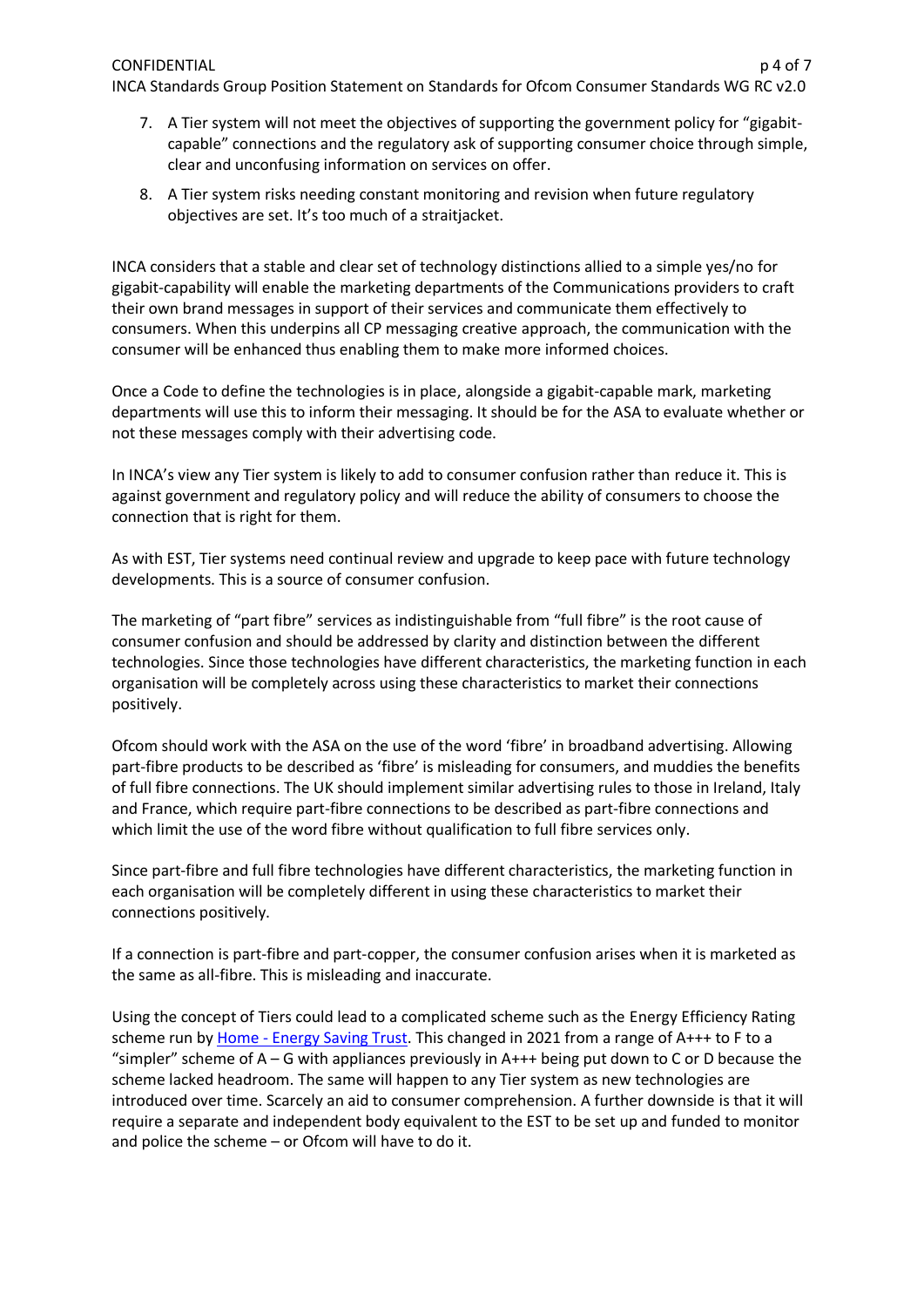It also risks that a service delivered over, say, FTTP but offering the customer 100Mbps would not be in the "gigabit-capable" Tier. This is not correctly identifying gigabit-capable connections.

INCA Standards Group will not sign-up to any code which a) introduces further confusing through the use of subjective Tiers and b) does not support objective, clear and unambiguous distinction between the technologies:

- FTTP
- FTTC (e.g. Gfast)
- HFC (e.g. DOCSIS)
- FWA

Any scheme which does not include this does nothing to reduce consumer confusion. Rather, it risks further confusion and hence potential consumer harm.

INCA suggests that the twin objectives of:

- 1. Clearly identifying connections which are gigabit-capable (even if the subscriber chooses not to have services at that speed) and
- 2. Increasing consumer choice through clear and unambiguous communication of which technologies are in use

could be met by a simple system comprising two identifiers. The concept has already been proven to be successful for industry and consumer in the UK TV market. It is drawn from and supports Ofcom's own Connected Nations report.

1. A logo indicating whether or not this connection is capable of delivering a gigabit connection: a "Gigabit Tick". This is analogous to the highly successful (and well-recognised by the consumer) "Digital Tick" scheme setup when the TV system changed from analogue to digital. The Digital Tick logo was copyright and could only be used by devices which met a specific set of standards (DVB), additional HD requirements set by UK government to support government policy and included some training and staff knowledge requirements.

It was very successful, free to use, recognised by consumers and helped communicate a potentially very technically confusing maze to choose the right digital TV equipment. It was also cheap for the industry to run.

2. Correct use of the technology identifiers such as FTTP / Full Fibre, FTTC / Part Fibre, HFC / DOCSIS or co-ax and so on. This may be a specific logo designed to go with the "Gigabit Tick" or simply ensuring the terms used are correct for the connection type. The ASA should be encouraged to amend their code in support of this use.

This would not require a great deal of policing or expensive and complex accreditation schemes. The type of connection is a matter of objective fact and whether or not it is "gigabit-capable" is also a matter of objective fact.

## **Information:**

**[INCA](https://www.inca.coop/)** is the trade association for the independent operators of new digital infrastructure, bringing together more than 200 member organisations, operators, telecoms suppliers, local authorities and professional services firms. All are working to renew the UK's digital infrastructure.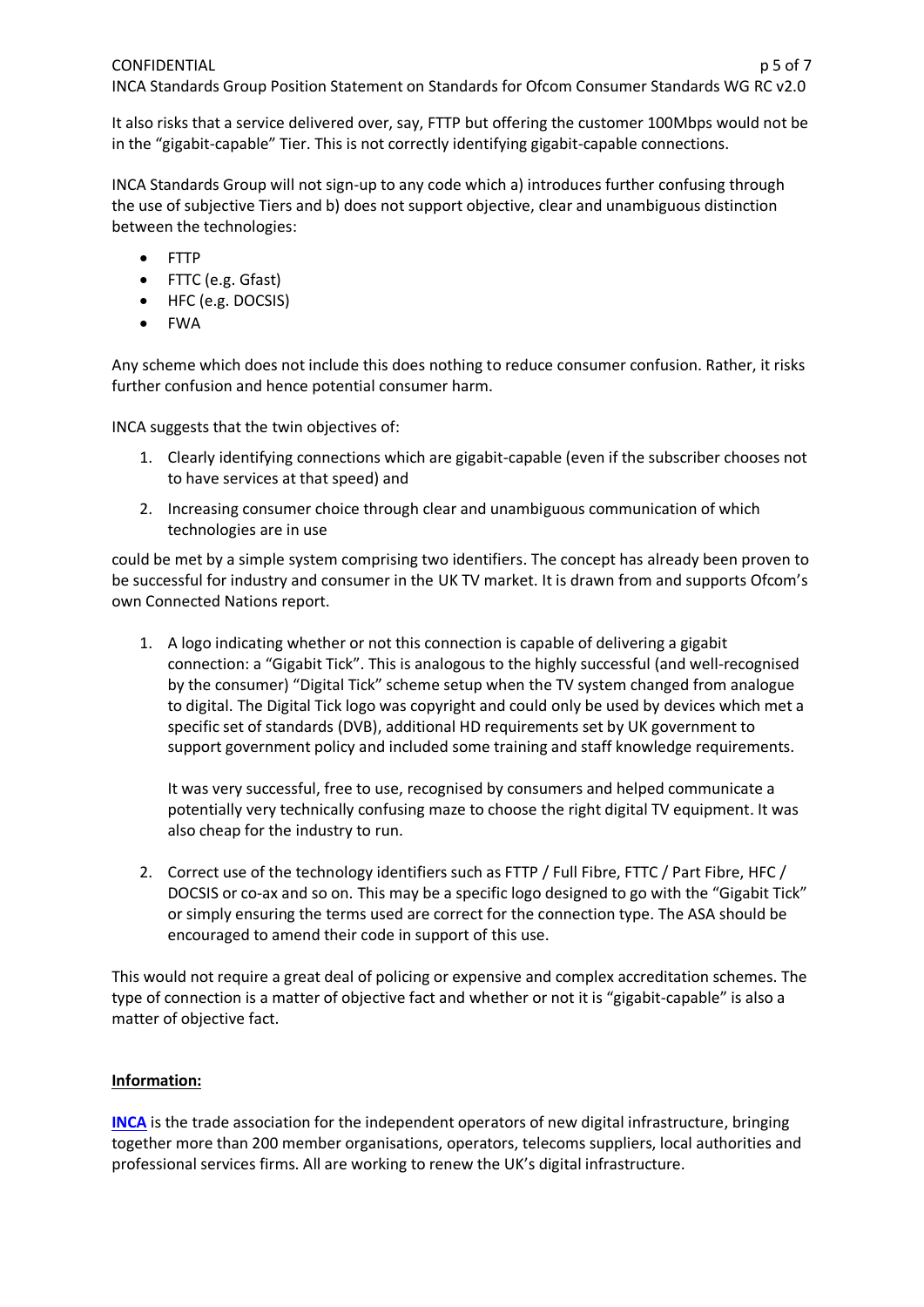INCA Standards Group Position Statement on Standards for Ofcom Consumer Standards WG RC v2.0

INCA promotes a set of **Gold Standard Quality Marks** for Full Fibre, Hybrid Fibre, Fixed Wireless and Wholesale networks. The standards were defined by a working group of members (now the INCA Standards Group) and approved by INCA's board.

The **[INCA Standards Group](https://www.inca.coop/inca-standards-group-0)** meets regularly, created th[e INCA Gold Standard Scheme,](https://www.inca.coop/gold-standard) reviews the Ofcom WG process and documentation, and includes members from:

- ACOME UK Ltd
- Axione UK
- Bailey Products
- Blue Wireless Technology Lts
- Calix Inc
- Cambium Networks
- Community Fibre Ltd
- Comtec Ltd
- Conservative Science & Technology Forum
- Corning
- Cybermoor
- Dolomite Solutions
- DZS
- Fern Trading
- Fibre Options
- Freedom Fibre Ltd
- Full Fibre Ltd
- G.Network
- Giganet Ltd
- Glide
- Grayshott Gigabit
- GreySky
- HellermanTyton Data Ltd
- Icotera
- Indigo Telecom Group
- Infractive Ltd
- ITS Technology Group Ltd
- J Bayliss Consulting Ltd
- John Henry Group Ltd
- Ogi
- Open Fibre Networks Ltd
- PacketFront Software
- Precision Optical Transceivers Inc
- STL
- Swish Fibre
- Telenco
- The AssetHUB Ltd
- Toob Ltd
- Truespeed
- TXO Systems Ltd
- Voneus Ltd
- Webro Cables and Connectors
- WightFibre